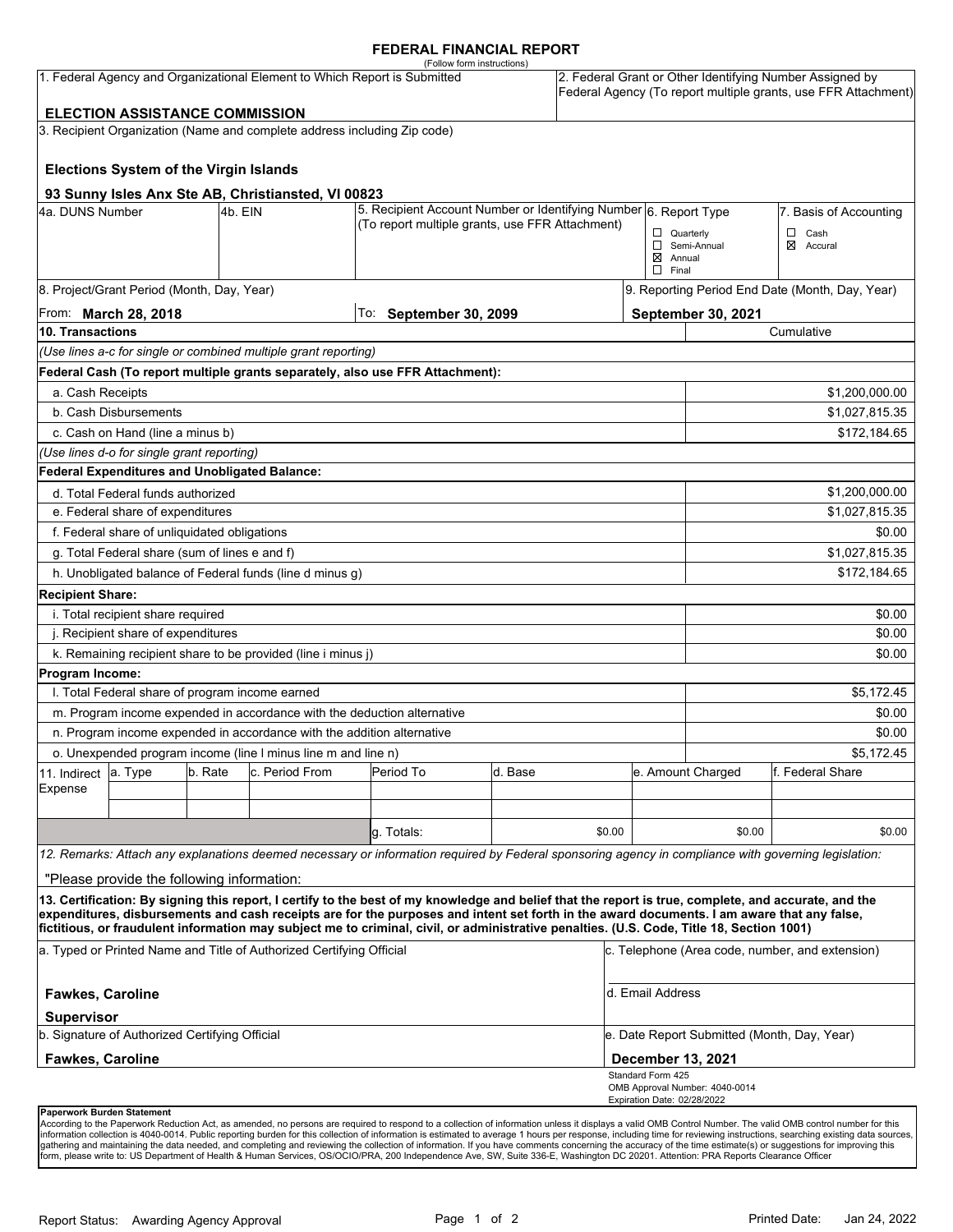### **FEDERAL FINANCIAL REPORT**

|                                   |              | (Additional Page)                                                                                                                                                                                                                                                                                                            |
|-----------------------------------|--------------|------------------------------------------------------------------------------------------------------------------------------------------------------------------------------------------------------------------------------------------------------------------------------------------------------------------------------|
| Federal Agency & Organization     |              | : ELECTION ASSISTANCE COMMISSION                                                                                                                                                                                                                                                                                             |
| <b>Federal Grant ID</b>           |              |                                                                                                                                                                                                                                                                                                                              |
| Recipient Organization            |              |                                                                                                                                                                                                                                                                                                                              |
| <b>DUNS Number</b>                |              |                                                                                                                                                                                                                                                                                                                              |
| <b>DUNS Status when Certified</b> |              |                                                                                                                                                                                                                                                                                                                              |
| <b>EIN</b>                        |              |                                                                                                                                                                                                                                                                                                                              |
| <b>Reporting Period End Date</b>  |              |                                                                                                                                                                                                                                                                                                                              |
| Status                            |              | Awarding Agency Approval                                                                                                                                                                                                                                                                                                     |
| <b>Remarks</b>                    | ٠            | "Please provide the following information:                                                                                                                                                                                                                                                                                   |
|                                   | $\mathbf{H}$ | State interest earned (current fiscal year): \$<br>State interest expended (current fiscal year): \$<br>Program income earned (current fiscal year): \$<br>Program income earned breakdown (current fiscal year): \$ Source: e.g. Sale<br>of registration list: \$ 0.00<br>Program income expended (current fiscal year): \$ |

| <b>Federal Agency Review</b>        |  |  |  |  |  |  |  |
|-------------------------------------|--|--|--|--|--|--|--|
| <b>Reviewer Name</b>                |  |  |  |  |  |  |  |
| Phone #                             |  |  |  |  |  |  |  |
| Email                               |  |  |  |  |  |  |  |
| <b>Review Date</b>                  |  |  |  |  |  |  |  |
| <b>Review Comments</b><br>$\sim$ 1. |  |  |  |  |  |  |  |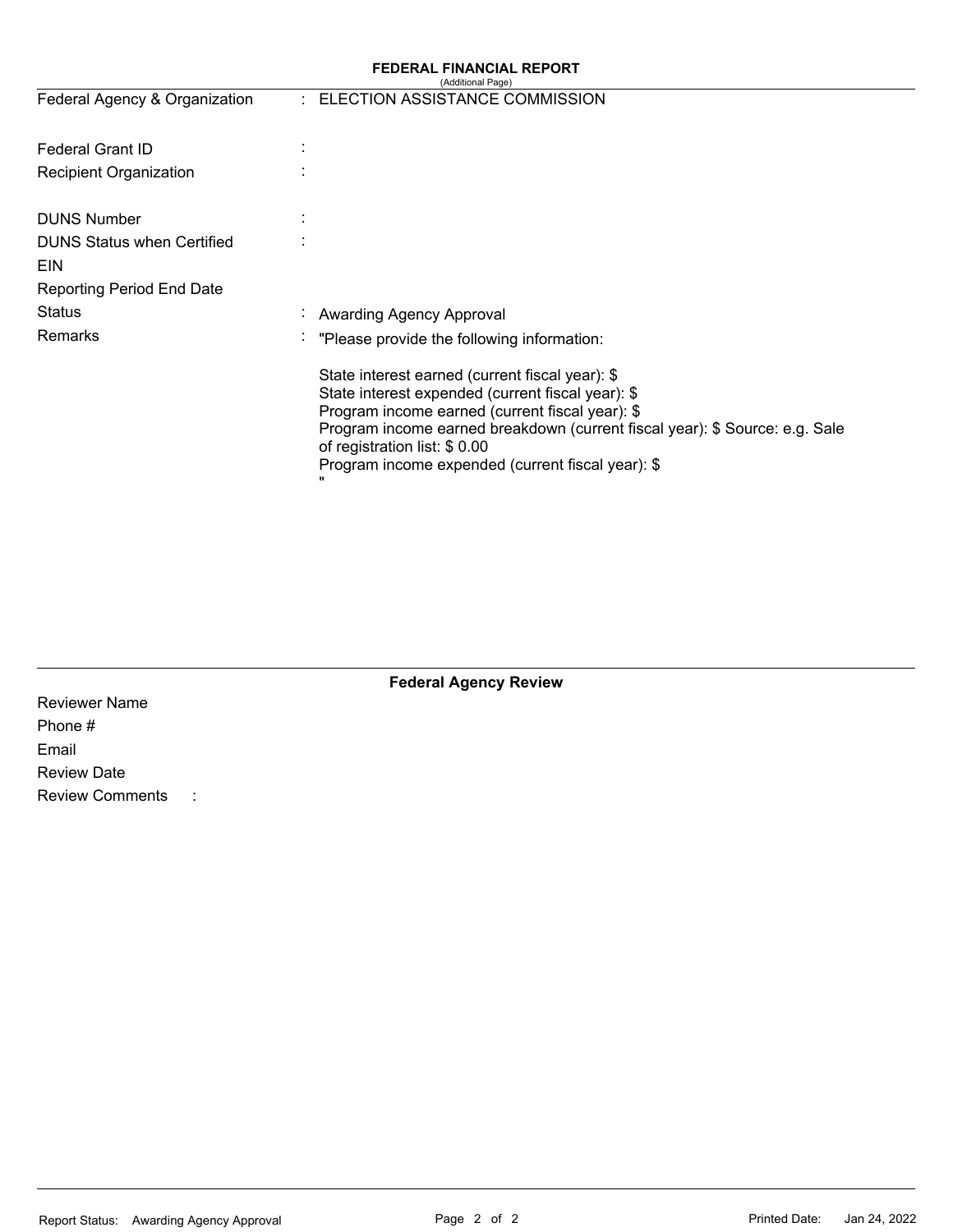# 2021-2022 EAC Progress Report

### 3. EAC Progress Report

#### **1. State or Territory:**

Virgin Islands

### **2. Grant Number:**

#### **3. Report:**

Annual (Oct 1 - Sept 30)

#### **4. Grant:**

Election Security

#### **5. Reporting Period Start Date**

10/01/2020

#### **6. Reporting Period End Date**

09/30/2021

### 4. Progress and Narrative

7. Describe in detail what happened during this reporting period and explain how you implemented the approved grant activities in accordance with your State Plan/Program Narrative. (*Note: Your activities should align with your Grant Cost Categories Table.)*

1. Voting Equipment Replacement and Upgrades

 An assessment was conducted in 2019 of the current hardware and software to determine whether they can adequately address the needs of all stakeholders. Some voting equipment was purchased with the 2019 HAVA Grant, however, we still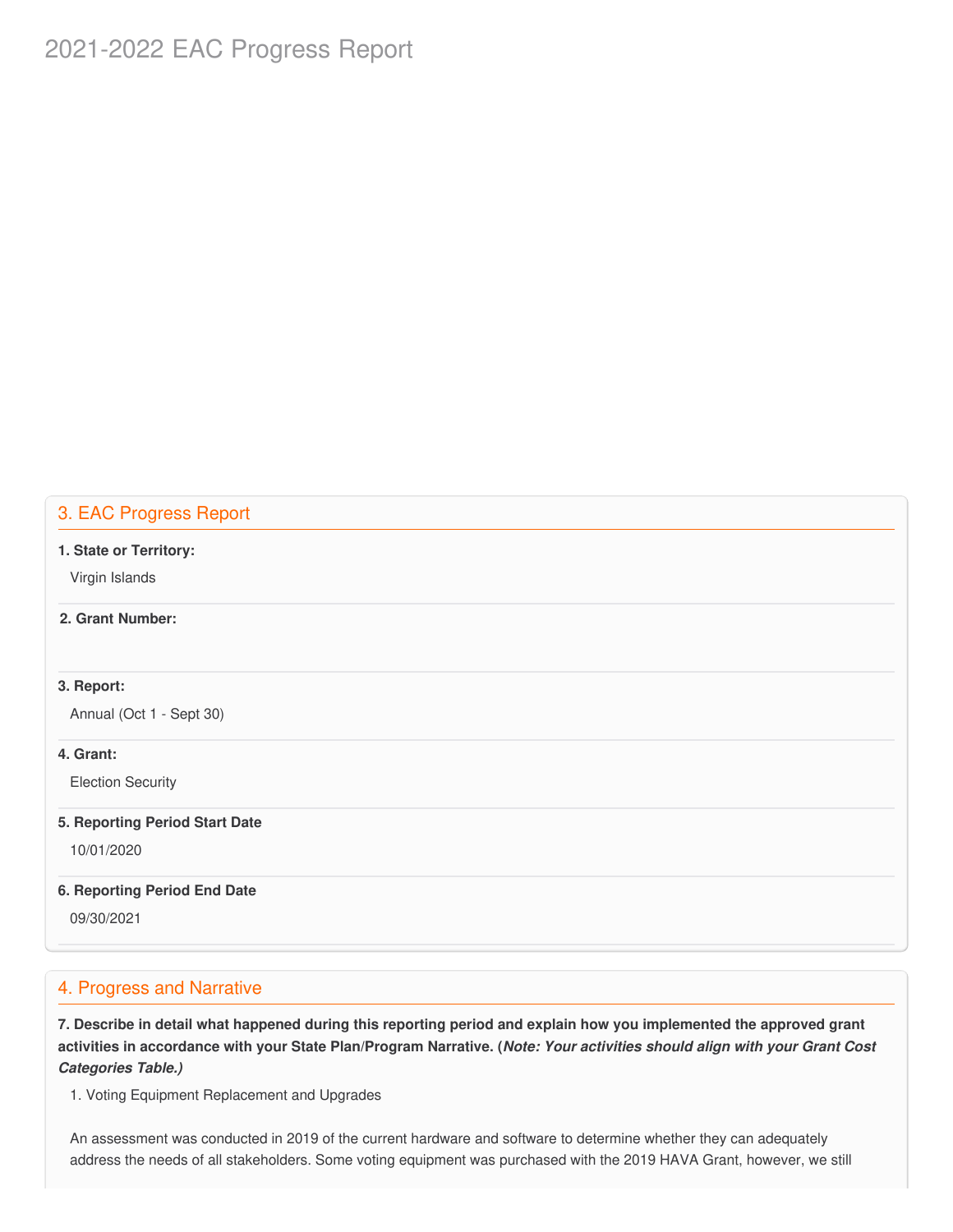have other voting equipment to purchase with this current Grant. Changes will be made to the overall system based on the results of the planned risk assessment (see item #4), the current needs of the voters of the US Virgin Islands and the available systems based on EAC certification requirement for voting systems.

 Timeframe: August 2020 – December 2020 Cost: [\\$200,000.00](https://200,000.00)

 The Elections System of the Virgin Islands was in dire need of obtaining new E-Poll books since the last time they were purchased over ten years ago from Election Systems & Software. ES&S was selected in 2012 as the vendor for our voting machines and voter registration services.ES&S provides ESVI with services which includes but not limited to hosting our voter registration database and providing maintenance of our voting machines, technical support, and any other Election related services. ESVI can only obtain the ExpressPoll books from ES&S as it is compatible with our current voting software and systems. Currently the E-Poll books that is being utilized by the Office of the Supervisor territorially for election day is slow and non-functional. The ExpressPoll gives poll workers a simple-to-operate device that reduces check-in and verification waiting time for voters, increases the accuracy of ballots issued and improves the Election Day experience for all. The ExpressPoll application runs on a tablet which gives poll workers an intuitive, easy-to-understand user interface that's similar to the digital devices they use every day. This payment of [\\$74,788.00](https://74,788.00) was for fourty-four (44) ExpressPoll Tablets, fourty-four (44) ExpressPoll External Printer, software and training to utilize the machines. We received the ExpressPoll books in June of 2021 and conducted training for staff, board members, and voting technicians from November 29, 2021, until December 3, 2021.

2. Election Auditing (Section Not Applicable)

#### 3. Voting Registration Systems and Management

 The USVI Voter registration system will be updated so that the capabilities of the current system will be enhanced to make it more compatible with the required security upgrades. The new system will support the interoperability with the elections system's website that will allow voters to update their registration, support document scanning into the system, registration online, support all mail out ballots, support transition to voting centers, and eventually voting online.

#### Motor Voter Registration Process

 The current voter registration process in the Virgin Islands is paper based and is heavily dependent on the voter visiting the election system offices to register to vote. In addition to the various plans for upgrading the website, BOE intends to implement several projects to modernize the entire voter registration process in the territory to make it easier and more efficient for individuals to register to vote; reduce the administrative and logistical burden on election officials; and reduce costs associated with carrying out voter registration processes.

 In most states on average, more than half of all voter registration activities are initiated at the Department of Motor Vehicles. This makes DMV a key partner in the voter registration process and integral to the success of the state's electoral process. The US Virgin Island Bureau of Motor Vehicles and the BOE will work in partnership to implement an electronic system of voter registration is efficient, user-friendly, cost effective timely and accurate. process leads to data entry errors, delays in processing registrations, and registration forms lost during transit.

 The new motor voter system will allow voters to complete and sign voter registration forms electronically at the local BMV offices. The information, including the electronic signature, would be transmitted from BMV to BOE electronically through a secure system. Because the information is transmitted electronically, it would greatly reduce transmission time between the BMV and the registration offices. While the information is transmitted and maintained electronically, the system would permit the staff to print paper versions of the registration forms as part of the office procedures, as is currently required. The new electronic system would also benefit other DMV functions, allowing the Territory-wide to increase the impact of any state funding spent on implementing the system.

 Timeframe: January 2021 – December 2021 Cost: [\\$100,000.00](https://100,000.00)

 The Elections System of the Virgin Islands met with the Director of Motor Vehicles, Barbara Jackson-McIntosh on numerous occasions to discuss the implementation of online voter registration. Theese meetings focused on what each agency expects from each other and what information is expected to be shared. Delaware State Commissioner Anthony Albence provided an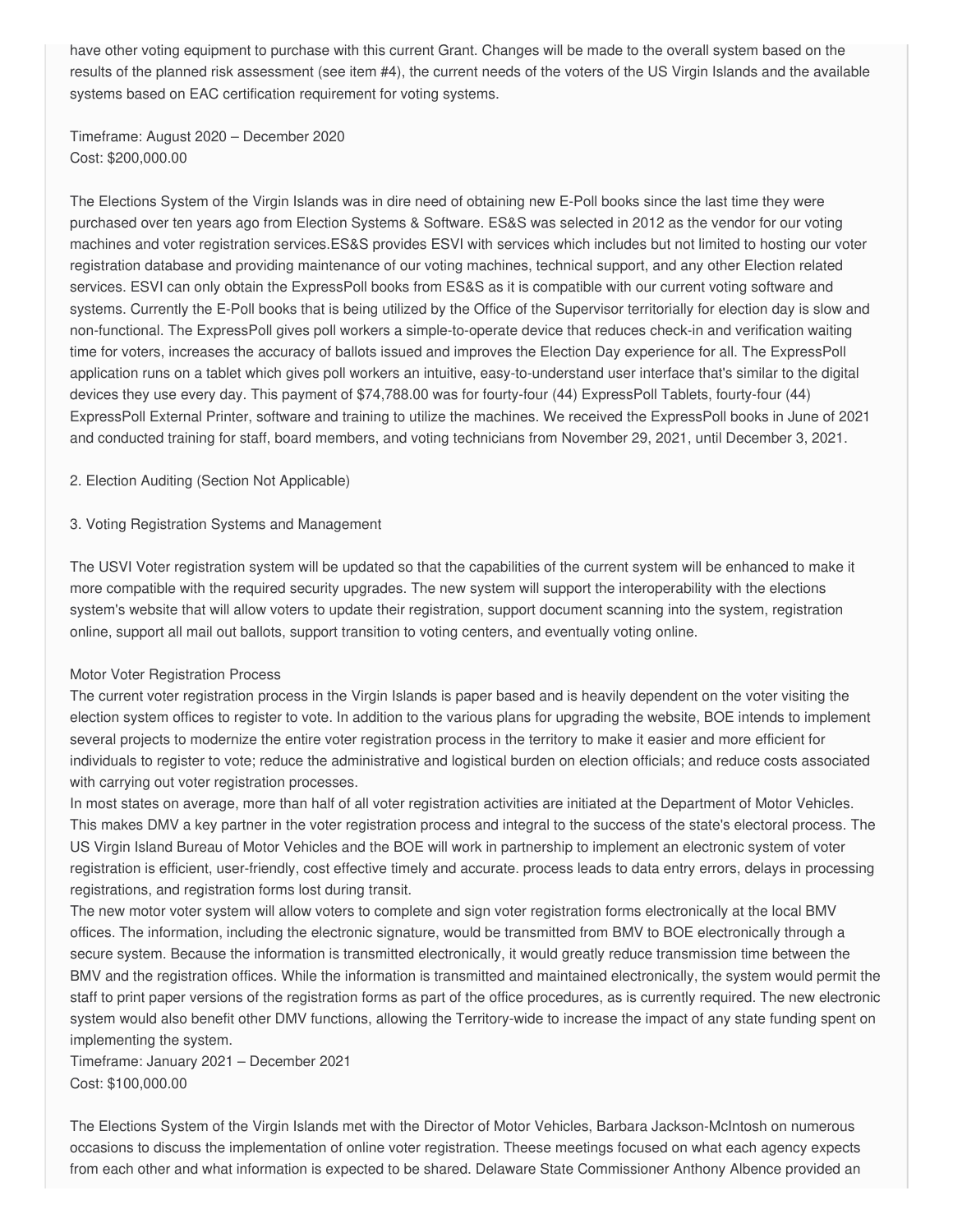overview of their online voter registration database and future demonstrations are scheduled which will allow us to form our Request for Proposals.

#### 4. Cyber Vulnerabilities

 Considering the increasing volume and sophistication of cyber threats, the US Virgin Islands Board of Elections (USVIBOE) believe that our current physical infrastructure and voter technology systems are at great risk of being penetrated and compromised. As such the USVIBOE has decided to utilize the 2020 HAVA Security Grants funds

- a) to assess and identify any potential risks
- b) determine the systems cybersecurity maturity
- c) Develop and implement a plan to prevent, mitigate and respond to
- threats or penetration.

d) Monitor and evaluate the ongoing operations Risk Assessment.

 The Assessment will provide the USVIBOE and the Election System with a repeatable and measurable process of assessing and identifying our risks and cybersecurity preparedness.

 The Assessment will consist of two parts: Inherent Risk Profile and Cybersecurity Maturity. The Inherent Risk Profile identifies the inherent risk before implementing controls. The cybersecurity Maturity includes domains, assessment factors, components, and policies and procedures across five maturity levels to identify specific controls and practices that are in place.

To complete the Assessment, the system's inherent risk profile will first be assessed based on five categories:

- Technologies and Connection Types
- Delivery Channels
- Online Technology Services
- Organizational Characteristics
- External Threats

 The Assessment is intended to be used primarily on a system-wide basis and when introducing new products and services as follows:

 • System-wide. Conduct a review of the Inherent Risk Profile to understand which policies, procedures, processes, and controls are in place and should be in place system-wide and where gaps may exist. Following this review, a determination will be made of the appropriate maturity levels for the system in each domain or the target state for Cybersecurity Maturity. Management can then develop action plans for achieving the target state.

 • New products, services, or initiatives. Using the Assessment before launching a new product, service, or initiative can help the Board of Elections and management understands how these might affect the system's inherent risk profile and resulting desired maturity levels.

The Inherent Risk Profile identifies activities, services, and products within the

systems and those external connections that are needed or being utilized as part of the system.

 • Technologies and Connection Types. Certain types of connections and technologies may pose a higher inherent risk depending on the complexity and maturity, connections, and nature of the specific technology products or services. This category includes the number of Internet service provider (ISP) and third-party connections, whether systems are hosted internally or outsourced, the number of unsecured connections, the use of wireless access, volume of network devices, end-of-life systems, extent of cloud services, and use of personal devices.

 • Delivery Channels. Various delivery channels for products and services may pose a higher inherent risk depending on the nature of the specific product or service offered. Inherent risk increases as the variety and number of delivery channels increases. This category addresses those services that are available through online and mobile delivery channels and the interactivity of the website thus the potential for data exposure.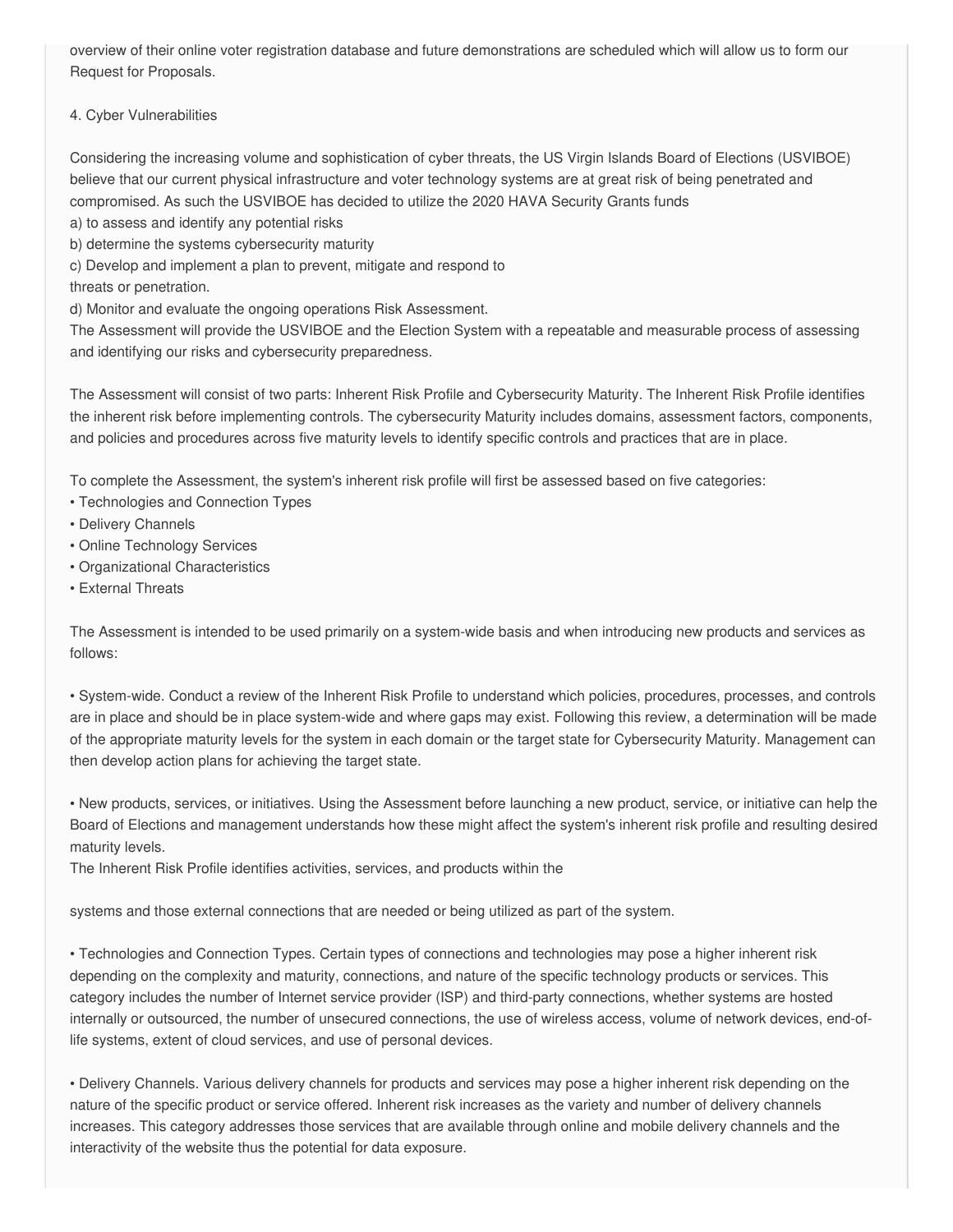• Online/Mobile Products and Technology Services. Different products and technology services offered by institutions may pose a higher inherent risk depending on the nature of the specific product or service offered. The Election system currently provide information to the public via the website. In order to ensure that the voter's information and other sensitive data is secured the website will be updated to add a more interactive, reliable, and timely feature.

 • Organizational Characteristics. This section will consider organizational characteristics, such as number of direct employees and cybersecurity contractors, changes in security staffing or consultants, the number of users with privileged access, changes in information technology (IT) environment, locations of business presence, and locations of operations and data centers.

 • External Threats. The volume and type of attacks (attempted or successful) affect the inherent risk exposure. This category considers the volume and sophistication of the attacks targeting the system.

After completion of the assessment the system's Cybersecurity Maturity level will be evaluated for each of five domains:

- Cyber Risk Management and Oversight
- Threat Intelligence and Collaboration
- Cybersecurity Controls
- External Dependency Management
- Cyber Incident Management and Resilience

Cyber risk management and oversight

 Cyber risk management and oversight addresses the board's oversight and management's development and implementation of an effective system-wide cybersecurity program with comprehensive policies and procedures for establishing appropriate accountability and oversight.

Threat intelligence network reporting and sharing

 Threat intelligence and collaboration includes processes to effectively discover, analyze, and understand cyber threats, with the capability to share information internally and with appropriate third parties.

Cybersecurity preventative controls

 Cybersecurity controls are the practices and processes used to protect assets, infrastructure, and information by strengthening the system's defensive posture through continuous, automated protection and monitoring.

External dependency management

 External dependency management involves establishing and maintaining a comprehensive program to oversee and manage external connections and third-party relationships with access to the system's technology assets and information.

Cyber incident management and resiliency

 Cyber incident management includes establishing, identifying, and analyzing cyber events; prioritizing the system's containment or mitigation; and escalating information to appropriate stakeholders. Cyber resilience encompasses both planning and testing to maintain and recover ongoing operations during and following a cyber incident.

Timeframe: March 2021 – November 2022

[Cost:\\$100,000.00](https://Cost:$100,000.00)

### 5. Training

Election Officials, Office of the Supervisor of Elections and Board Staff

The US Virgin Islands Board of Elections do not conduct training for board members,

the board staff or the staff of the Office of the Supervisor of Elections. This proposed

annual, training will be mandatory, this will make everyone aware of changes in election

laws; provide them with updated information regarding the BOE's priorities for the year;

 and allows the exchange of information between election officials and staff. Through the office of the Supervisor of Elections the BOE will also establish a secure website for staff

and board members to access tools, training materials, and guidance documents.

Meeting the BOE and Supervisor of Elections responsibility to ensure that all election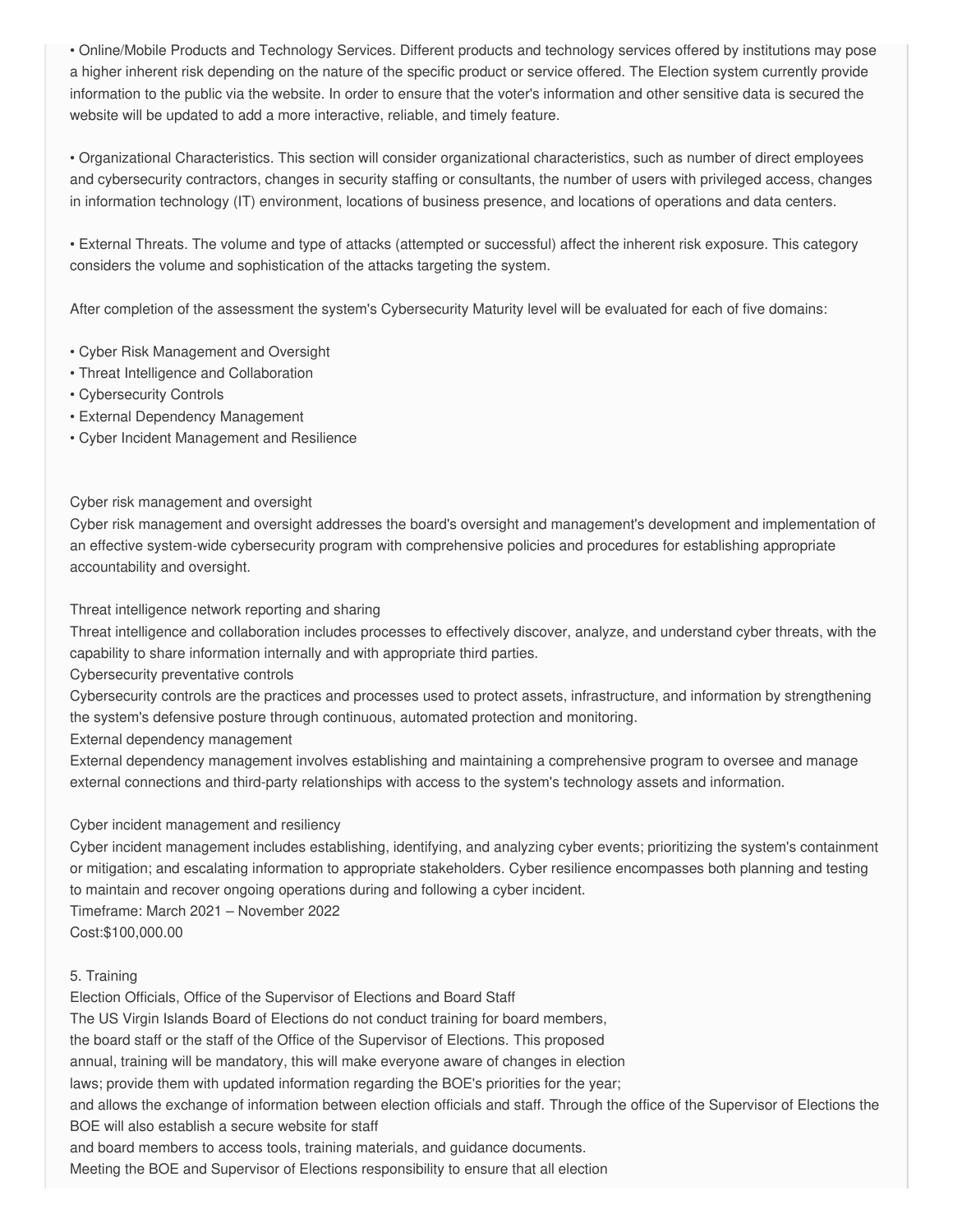officials are adequately trained will require the deployment of innovative, effective, and convenient techniques to deliver quality and uniform training territory wide. One viable option to accomplish this goal is the development of a territory-wide, one-stop, online training portal for staff and board members. Another viable option for training of BOE members, BOE staff and the staff of the Supervisor's office is certified training offered through national training centers such as the Election Center's Professional Education Program. The goal is to provide the highest level of professional knowledge and expert skill in election administration and voter registration practices.

 Timeframe: August 2021 – August 2024 [Cost:\\$75,000.00](https://Cost:$75,000.00) 6. Communication

Coordinate with the webmaster to upgrade our webpage to incorporate the following applications:

- 1. Election Official Application online
- 2. Election Official Quiz online
- 3. Application for Electors to check their status and polling place Completed in 2018
- 4. Comprehensive Marketing Strategy for the 2020 Election Cycle and beyond

#### Website Upgrade

 Upgrade to a Federal Identity and Credential Access Management (FICAM) vendor with Level of Assurance 3for identity verification when processing online forms. Provide

management dashboard with website traffic, website use, and other internal metrics.

 Create secure forms that allow users to fill out all forms online and securely transmit the information to the BOE and the Election System by-passing the need to be physically

 present in the office to complete forms. Allow users to complete address changes online as well as change of party. Allow users to submit email and mailing addresses to be notified of election day changes to include changes in polling places or voting center. Allow users to schedule appointments for services such as ID cards or duplicate cards.

 Poll worker recruitment and available positions will be online so that interested persons can apply and take a skills test prior to being interviewed and selected. The website will also be upgraded to add a Poll worker, board and staff training material (videos and slide presentation), and interactive test for potential poll workers as well as annual testing for trained workers, ADA training videos, and general information and announcements for staff, BOE and Poll workers.

 As the Virgin Islands electorate becomes more reliant on their personal computers to conduct their electoral activities, BOE will be expected to provide real-time, online access to all its service offerings including customized and personalized voter information, voting information, and other information relating to elections (polling place location, polling place accessibility characteristics, candidates, registrar information, and the joint board information, etc.). Currently, most communications from BOE or the Office of the Supervisor of Elections to registered and potential voters occur through paper notices, Press Releases, letters, and telephone calls. In the future, voter notices and other information may be more efficiently transmitted using email, internet technologies, and automated telecommunications technologies. Using new transmission methods will increase the timeliness of information delivered to voters and greatly reduce costs for BOE and the office of the Supervisor of Elections. Electronic communications are essential in communicating with Virgin Islands military and overseas voters that are often unable to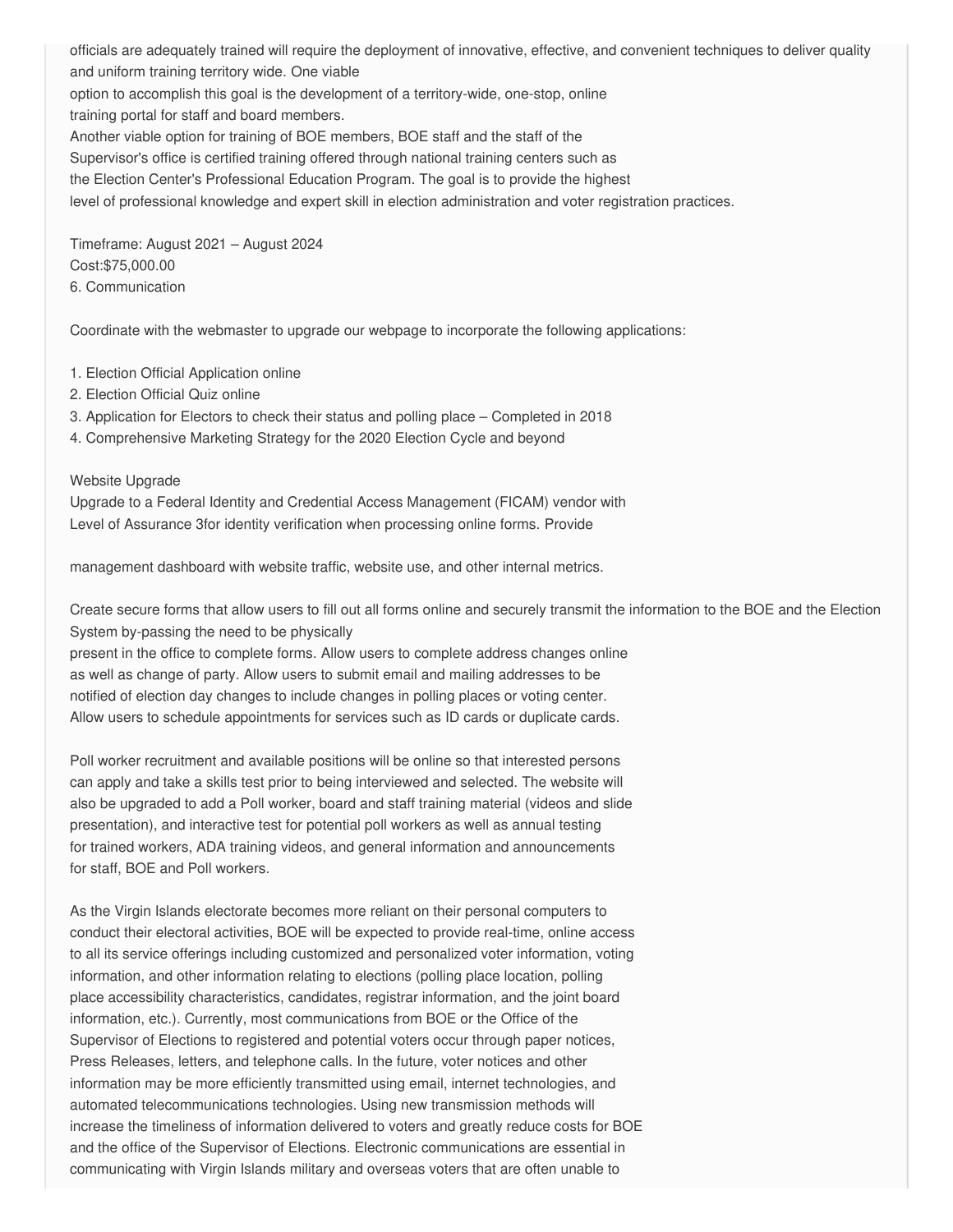reach the election offices during normal business hours due to differences in time zones and the cost of making international calls. BOE's online portal will continue to follow the best practices established by the Election Assistance Commission.

Timeframe: August 2021 – December 2024

Cost: [\\$125,000.00](https://125,000.00)

 The Elections System of the Virgin Islands is in ongoing conversation with our webmaster to complete the above upgrades by the specified deadline.

8. Describe any significant changes to your program during the project, including changes to your original State  **Plan/Program Narrative or favorable developments that improved program efficiency and/or service delivery.**

N/A

**9. Issues Encountered:**

Describe all major issues that arose during the implementation of the project and the reasons why established goals were not met, if applicable. Address each issue separately and describe whether and how the issues were resolved. Also,  **briefly discuss the implications of any unresolved issues or concerns.**

N/A

#### **10. Provide a description of any training conducted, including security training.**

Election Officials, Office of the Supervisor of Elections and Board Staff

The US Virgin Islands Board of Elections do not conduct training for board members,

the board staff or the staff of the Office of the Supervisor of Elections. This proposed

annual, training will be mandatory, this will make everyone aware of changes in election

laws; provide them with updated information regarding the BOE's priorities for the year;

 and allows the exchange of information between election officials and staff. Through the office of the Supervisor of Elections the BOE will also establish a secure website for staff

and board members to access tools, training materials, and guidance documents.

Meeting the BOE and Supervisor of Elections responsibility to ensure that all election

 officials are adequately trained will require the deployment of innovative, effective, and convenient techniques to deliver quality and uniform training territory wide. One viable

option to accomplish this goal is the development of a territory-wide, one-stop, online

training portal for staff and board members.

Another viable option for training of BOE members, BOE staff and the staff of the

Supervisor's office is certified training offered through national training centers such as

the Election Center's Professional Education Program. The goal is to provide the highest

level of professional knowledge and expert skill in election administration and voter registration practices.

#### **11. Subgrants:**

 **Did your office provide subawards to local jurisdictions during this reporting period?**

No

12. Report on the number and type of articles of voting equipment obtained with the funds. Include the amount expended  **on the expenditure table.**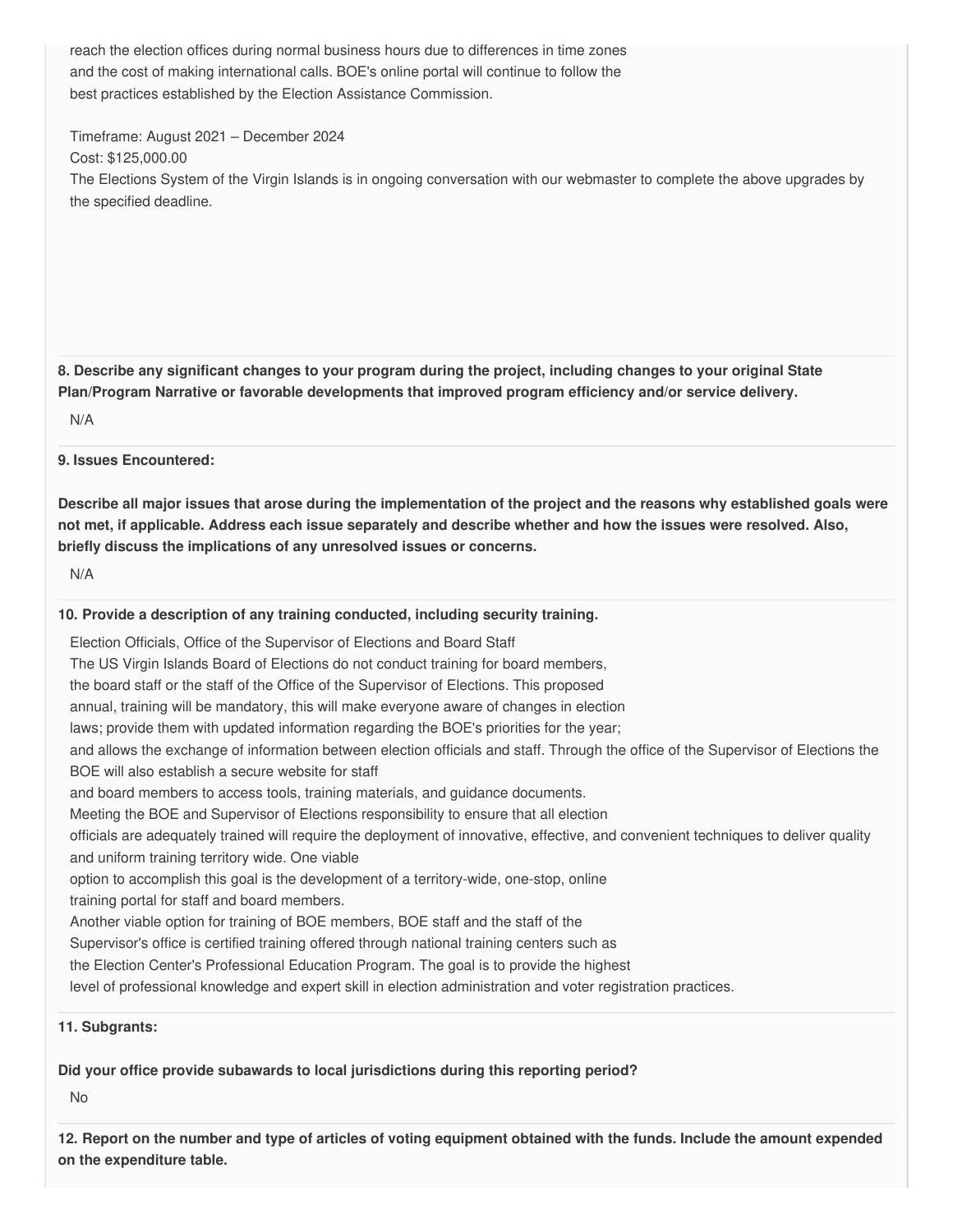## 5. Expenditures

### **13. Current Period Amount Expended and Unliquidated Obligations**

### **GRANT COST CATEGORIES - FEDERAL**

 Voting Equipment and Processes: : \$306106 Post-Election Auditing: : \$0 Voter Registration Systems: : \$0 Cyber Security: : \$0 Voter Education/Communications: : \$0 Accessibility: : \$0 Staffing: : \$0 Training: : \$0 Subgrants: : \$0 Indirect Costs (If applicable, FFR Line 11): : \$0 Unliquidated Obligations (If applicable, FFR Line 10f): : \$0 Other (Specify below) : \$0 Other (Specify below) : \$0 Other (Specify below) : \$0 Total : \$306106 **Comments:**

# 7. Expenditures

#### **14. Confirm Total Grant Expenditure Amounts**

 Federal : \$[306,106.00](https://306,106.00) Match : \$0.00

Total : \$306106

#### **OMB CONTROL NUMBER: 3265-0020**

# 8. Certification

 **Name and Contact of the authorized certifying official of the recipient.**

**First Name**

**Caroline** 

### **Last Name**

Fawkes

**Title**

Supervisor of Elections